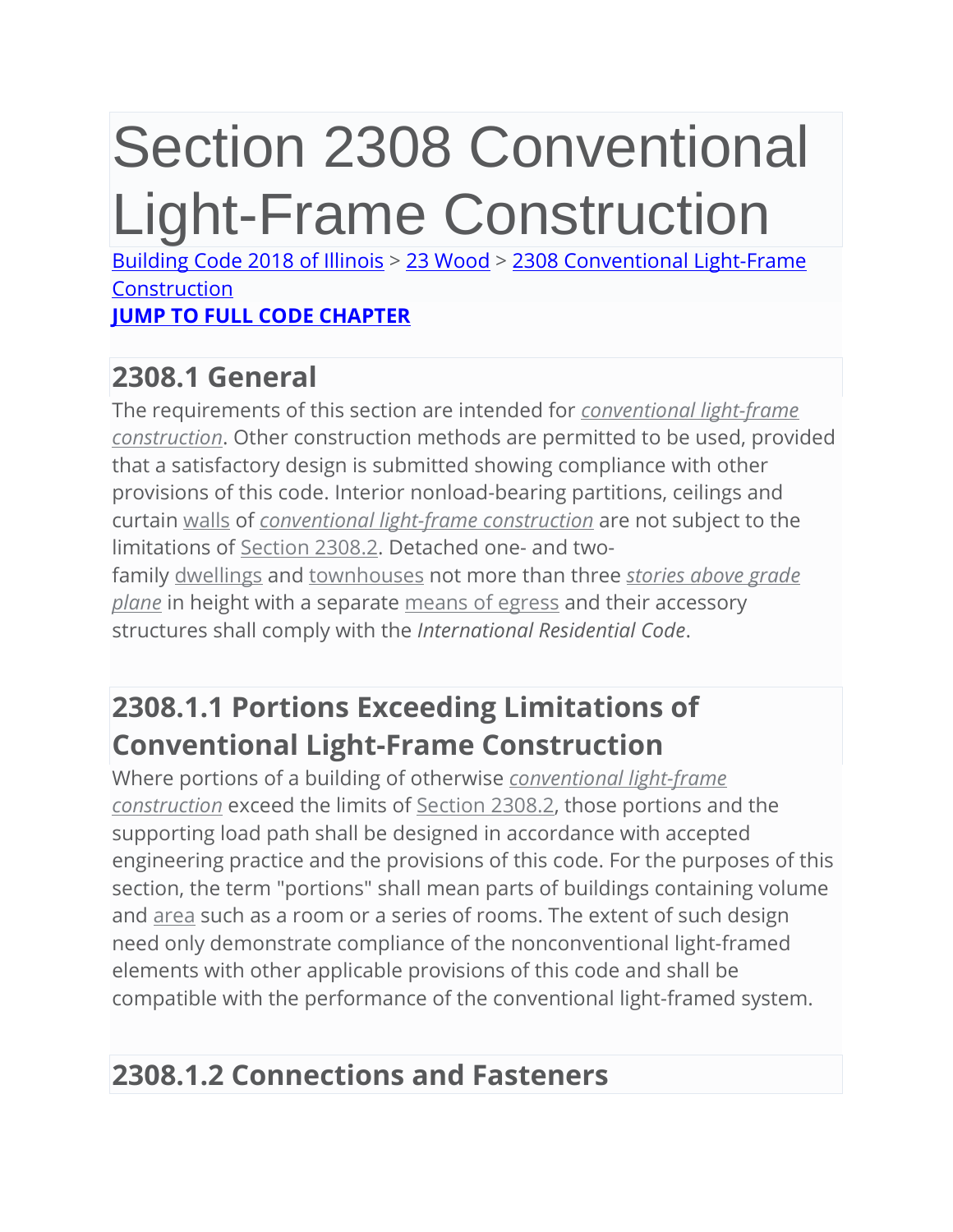Connectors and fasteners used in conventional construction shall comply with the requirements of [Section 2304.10.](https://up.codes/viewer/illinois/ibc-2018/chapter/23/wood#2304.10)

## **2308.2 Limitations ILLUSTRATION**

Buildings are permitted to be constructed in accordance with the provisions of *[conventional light-frame construction](https://up.codes/viewer/illinois/ibc-2018/chapter/2/definitions#conventional_light-frame_construction)*, subject to the limitations in Sections [2308.2.1](https://up.codes/viewer/illinois/ibc-2018/chapter/23/wood#2308.2.1) through [2308.2.6.](https://up.codes/viewer/illinois/ibc-2018/chapter/23/wood#2308.2.6)

## **2308.2.1 Stories**

Structures of *[conventional light-frame construction](https://up.codes/viewer/illinois/ibc-2018/chapter/2/definitions#conventional_light-frame_construction)* shall be limited in [story](https://up.codes/viewer/illinois/ibc-2018/chapter/2/definitions#story) height in accordance with Table 2308.2.1.

[TABLE 2308.2.1](https://up.codes/s/conventional-light-frame-construction#table_2308.2.1)

ALLOWABLE [STORY](https://up.codes/viewer/illinois/ibc-2018/chapter/2/definitions#story) HEIGHT

| <b>SEISMIC DESIGN CATEGORY</b> | <b>ALLOWABLE STORY</b><br><b>ABOVE GRADE PLANE</b> |
|--------------------------------|----------------------------------------------------|
| A and B                        | Three stories                                      |
|                                | Two stories                                        |
| $D$ and $E^a$                  | <b>One</b> story                                   |

For SI: 1 inch =  $25.4$  mm.

a. For the purposes of this section, for buildings assigned to [Seismic Design Category](https://up.codes/viewer/illinois/ibc-2018/chapter/2/definitions#seismic_design_category) D or E, [cripple walls](https://up.codes/viewer/illinois/ibc-2018/chapter/2/definitions#cripple_wall) shall be considered to be a [story](https://up.codes/viewer/illinois/ibc-2018/chapter/2/definitions#story) unless [cripple](https://up.codes/viewer/illinois/ibc-2018/chapter/2/definitions#cripple_wall)  [walls](https://up.codes/viewer/illinois/ibc-2018/chapter/2/definitions#cripple_wall) are [solid](https://up.codes/viewer/illinois/ibc-2018/chapter/2/definitions#solid) blocked and do not exceed 14 inches in height.

## **2308.2.2 Allowable Floor-To-Floor Height**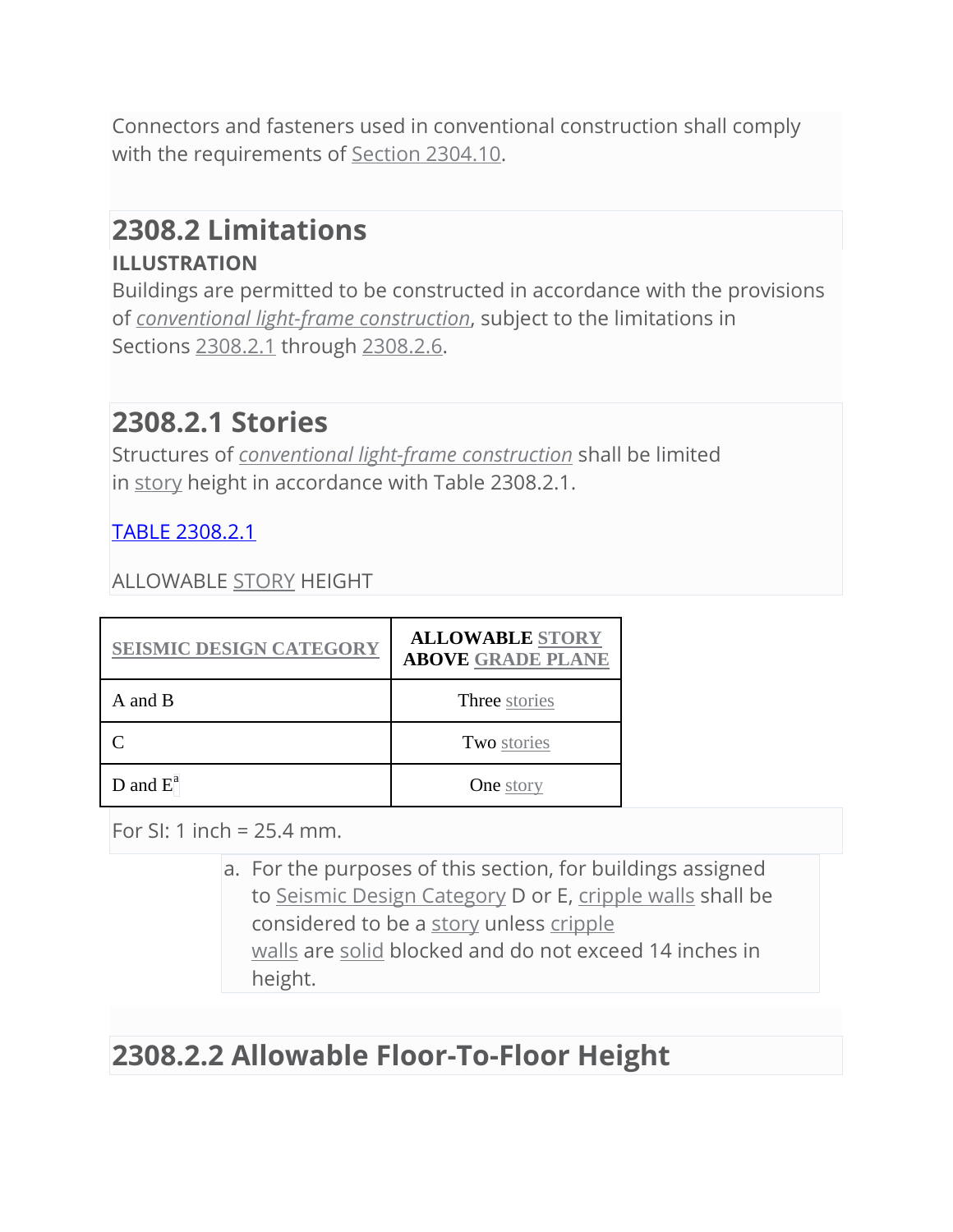Maximum floor-to-floor height shall not exceed 11 feet, 7 inches (3531 mm). Exterior bearing [wall](https://up.codes/viewer/illinois/ibc-2018/chapter/2/definitions#wall_for_chapter_21) and interior braced [wall](https://up.codes/viewer/illinois/ibc-2018/chapter/2/definitions#wall_for_chapter_21) heights shall not exceed a stud height of 10 feet (3048 mm).

## **2308.2.3 Allowable Loads**

### **ILLUSTRATION**

[Loads](https://up.codes/viewer/illinois/ibc-2018/chapter/2/definitions#loads) shall be in accordance with [Chapter 16](https://up.codes/viewer/illinois/ibc-2018/chapter/16/structural-design#16) and shall not exceed the following:

> 1. Average  $dead$  loads shall not exceed 15 psf (718 N/m<sup>2</sup>) for combined roof and ceiling, [exterior walls,](https://up.codes/viewer/illinois/ibc-2018/chapter/2/definitions#exterior_wall) floors and partitions.

### **Exceptions:**

- 1. Subject to the limitations of [Section 2308.6.10,](https://up.codes/viewer/illinois/ibc-2018/chapter/23/wood#2308.6.10) stone or [masonry](https://up.codes/viewer/illinois/ibc-2018/chapter/2/definitions#masonry) [veneer](https://up.codes/viewer/illinois/ibc-2018/chapter/2/definitions#veneer) up to the lesser of 5 inches (127 mm) thick or 50 psf (2395 N/m<sup>2</sup>) and installed in accordance with [Chapter 14](https://up.codes/viewer/illinois/ibc-2018/chapter/14/exterior-walls#14) is permitted to a height of [30](https://up.codes/viewer/illinois/ibc-2018/chapter/30/elevators-and-conveying-systems#30) feet (9144 mm) above a noncombustible foundation, with an additional 8 feet (2438 mm) permitted for [gable](https://up.codes/viewer/illinois/ibc-2018/chapter/2/definitions#gable) ends.
- 2. [Concrete](https://up.codes/viewer/illinois/ibc-2018/chapter/2/definitions#concrete) or [masonry](https://up.codes/viewer/illinois/ibc-2018/chapter/2/definitions#masonry) [fireplaces,](https://up.codes/viewer/illinois/ibc-2018/chapter/2/definitions#fireplace) heaters and [chimneys](https://up.codes/viewer/illinois/ibc-2018/chapter/2/definitions#chimney) shall be permitted in accordance with the provisions of this code.

2. [Live loads](https://up.codes/viewer/illinois/ibc-2018/chapter/2/definitions#live_load) shall not exceed 40 psf (1916 N/m<sup>2</sup>) for floors.

**Exception:** [Live loads](https://up.codes/viewer/illinois/ibc-2018/chapter/2/definitions#live_load) for [concrete](https://up.codes/viewer/illinois/ibc-2018/chapter/2/definitions#concrete) slab-on-ground floors in [Risk Categories](https://up.codes/viewer/illinois/ibc-2018/chapter/2/definitions#risk_category) I and II shall be not more than 125 psf.

3. Ground snow  $\frac{\text{loads}}{\text{balls}}$  $\frac{\text{loads}}{\text{balls}}$  $\frac{\text{loads}}{\text{balls}}$  shall not exceed 50 psf (2395 N/m<sup>2</sup>).

## **2308.2.4 Basic Wind Speed**

*V* shall not exceed 130 miles per hour (57 m/s) (3-second gust). **Exceptions:**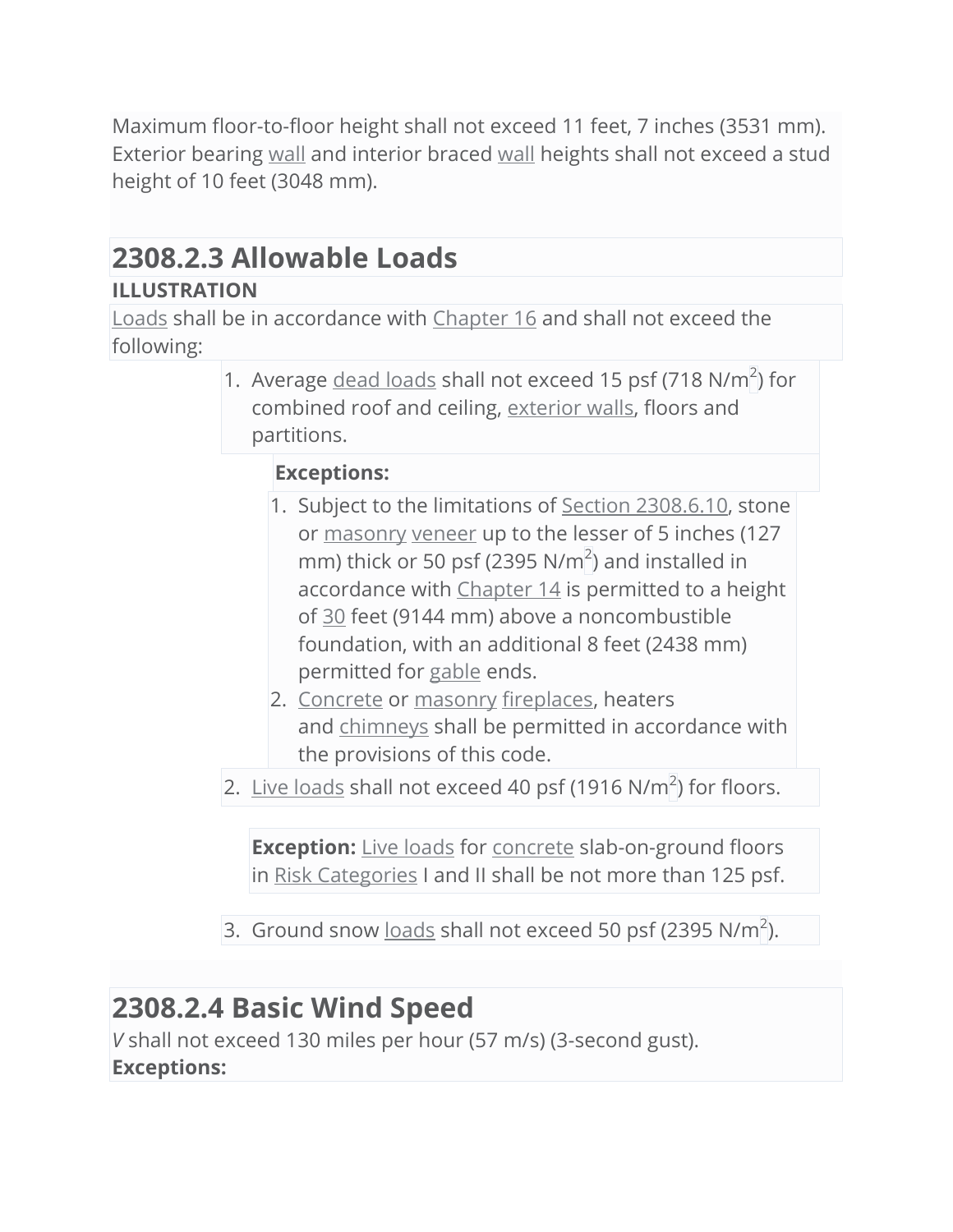- 1. *V* shall not exceed 140 mph (61.6 m/s) (3-second gust) for buildings in Exposure Category B that are not located in a *hurricane-prone region*.
- 2. Where *V* exceeds 130 mph (3-second gust), the provisions of either AWC WFCM or ICC 600 are permitted to be used.

## **2308.2.5 Allowable Roof Span**

Ceiling joist and rafter framing constructed in accordance with [Section](https://up.codes/viewer/illinois/ibc-2018/chapter/23/wood#2308.7)  [2308.7](https://up.codes/viewer/illinois/ibc-2018/chapter/23/wood#2308.7) and trusses shall not span more than 40 feet (12 192 mm) between points of vertical support. A ridge board in accordance with [Section](https://up.codes/viewer/illinois/ibc-2018/chapter/23/wood#2308.7)  [2308.7](https://up.codes/viewer/illinois/ibc-2018/chapter/23/wood#2308.7) or [2308.7.3.1](https://up.codes/viewer/illinois/ibc-2018/chapter/23/wood#2308.7.3.1) shall not be considered a vertical support.

## **2308.2.6 Risk Category Limitation**

The [use](https://up.codes/viewer/illinois/ibc-2018/chapter/2/definitions#use_material) of the provisions for *[conventional light-frame construction](https://up.codes/viewer/illinois/ibc-2018/chapter/2/definitions#conventional_light-frame_construction)* in this section shall not be permitted for *[Risk Category](https://up.codes/viewer/illinois/ibc-2018/chapter/2/definitions#risk_category)* IV buildings assigned to *[Seismic Design Category](https://up.codes/viewer/illinois/ibc-2018/chapter/2/definitions#seismic_design_category)* B, C, D or F.

## **2308.3 Foundations and Footings**

Foundations and footings shall be designed and constructed in accordance with [Chapter 18.](https://up.codes/viewer/illinois/ibc-2018/chapter/18/soils-and-foundations#18) Connections to foundations and footings shall comply with this section.

## **2308.3.1 Foundation Plates or Sills**

### **ILLUSTRATION**

Foundation plates or sills resting on [concrete](https://up.codes/viewer/illinois/ibc-2018/chapter/2/definitions#concrete) or [masonry](https://up.codes/viewer/illinois/ibc-2018/chapter/2/definitions#masonry) foundations shall comply with [Section 2304.3.1.](https://up.codes/viewer/illinois/ibc-2018/chapter/23/wood#2304.3.1) Foundation plates or sills shall be bolted or anchored to the foundation with not less than  $\frac{1}{2}$ -inch-diameter (12.7 mm) steel bolts or *[approved](https://up.codes/viewer/illinois/ibc-2018/chapter/2/definitions#approved)* anchors spaced to provide equivalent anchorage as the steel bolts. Bolts shall be embedded not less than 7 inches (178 mm) into [concrete](https://up.codes/viewer/illinois/ibc-2018/chapter/2/definitions#concrete) or [masonry.](https://up.codes/viewer/illinois/ibc-2018/chapter/2/definitions#masonry) The bolts shall be located in the middle third of the width of the plate. Bolts shall be spaced not more than 6 feet (1829 mm) on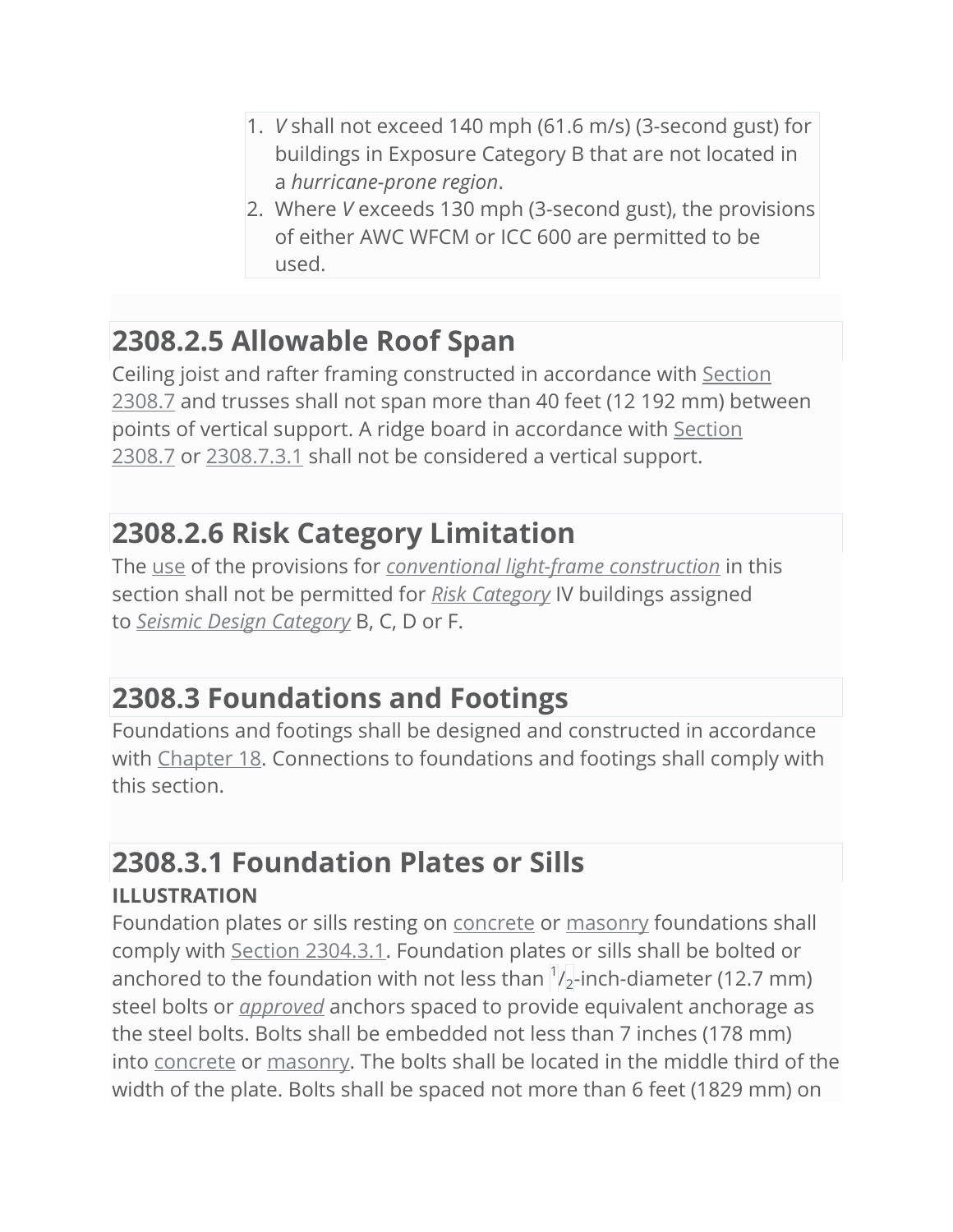center and there shall be not less than two bolts or anchor straps per piece with one bolt or anchor strap located not more than 12 inches (305 mm) or less than 4 inches (102 mm) from each end of each piece. Bolts in sill plates of [braced wall lines](https://up.codes/viewer/illinois/ibc-2018/chapter/2/definitions#braced_wall_line) in structures over two [stories](https://up.codes/viewer/illinois/ibc-2018/chapter/2/definitions#story) above [grade](https://up.codes/viewer/illinois/ibc-2018/chapter/2/definitions#grade_lumber) shall be spaced not more than 4 feet (1219 mm) on center. A properly sized nut and washer shall be tightened on each bolt to the plate.

## **2308.3.1.1 Braced Wall Line Sill Plate Anchorage in Seismic Design Category D ILLUSTRATION**

Sill plates along *[braced wall lines](https://up.codes/viewer/illinois/ibc-2018/chapter/2/definitions#braced_wall_line)* in buildings assigned to *[Seismic Design](https://up.codes/viewer/illinois/ibc-2018/chapter/2/definitions#seismic_design_category)  [Category](https://up.codes/viewer/illinois/ibc-2018/chapter/2/definitions#seismic_design_category)* D shall be anchored with not less than  $\frac{1}{2}$ -inch (12.7 mm) diameter anchor bolts with steel plate washers between the foundation sill plate and the nut, or [approved](https://up.codes/viewer/illinois/ibc-2018/chapter/2/definitions#approved) anchor straps load-rated in accordance with [Section](https://up.codes/viewer/illinois/ibc-2018/chapter/23/wood#2304.10.3)  [2304.10.3](https://up.codes/viewer/illinois/ibc-2018/chapter/23/wood#2304.10.3) and spaced to provide equivalent anchorage. Plate washers shall be not less than 0.229 inch by 3 inches by 3 inches (5.82 mm by 76 mm by 76 mm) in size. The hole in the plate washer is permitted to be diagonally slotted with a width of up to  $3/16$  inch (4.76 mm) larger than the bolt diameter and a slot length not to exceed  $1^3\prime_4$  inches (44 mm), provided that a standard cut washer is placed between the plate washer and the nut.

## **2308.3.1.2 Braced Wall Line Sill Plate Anchorage in Seismic Design Category E ILLUSTRATION**

Sill plates along [braced wall lines](https://up.codes/viewer/illinois/ibc-2018/chapter/2/definitions#braced_wall_line) in buildings assigned to [Seismic Design](https://up.codes/viewer/illinois/ibc-2018/chapter/2/definitions#seismic_design_category)  <u>[Category](https://up.codes/viewer/illinois/ibc-2018/chapter/2/definitions#seismic_design_category)</u> E shall be anchored with not less than  $\frac{5}{8}$ -inch diameter (15.9 mm) anchor bolts with steel plate washers between the foundation sill plate and the nut, or [approved](https://up.codes/viewer/illinois/ibc-2018/chapter/2/definitions#approved) anchor straps load-rated in accordance with [Section](https://up.codes/viewer/illinois/ibc-2018/chapter/23/wood#2304.10.3)  [2304.10.3](https://up.codes/viewer/illinois/ibc-2018/chapter/23/wood#2304.10.3) and spaced to provide equivalent anchorage. Plate washers shall be not less than 0.229 inch by 3 inches by 3 inches (5.82 mm by 76 mm by 76 mm) in size. The hole in the plate washer is permitted to be diagonally slotted with a width of up to  $3/16$  inch (4.76 mm) larger than the bolt diameter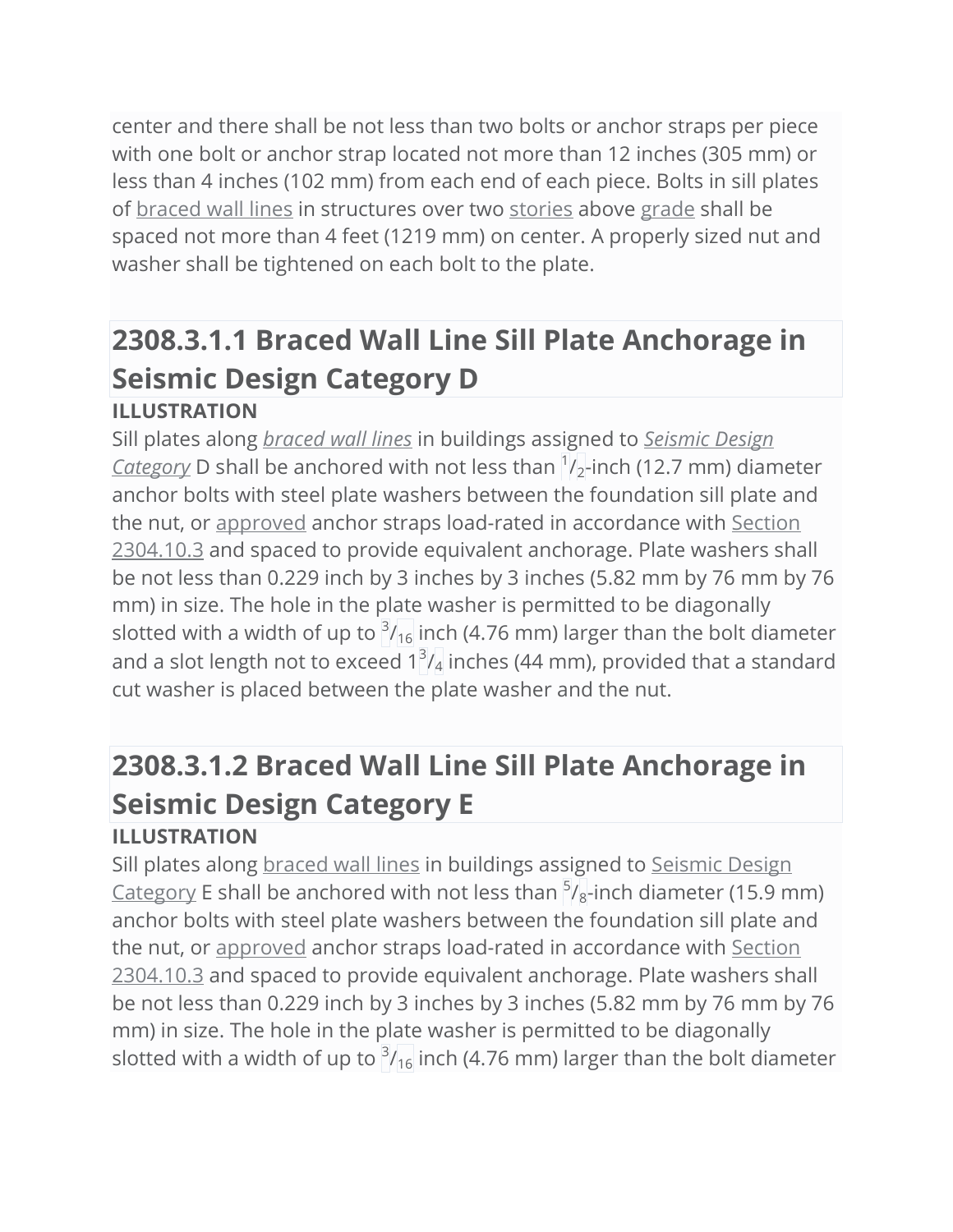and a slot length not to exceed  $1^3\prime_4$  inches (44 mm), provided that a standard cut washer is placed between the plate washer and the nut.

## **2308.4 Floor Framing**

Floor framing shall comply with this section.

## **2308.4.1 Girders**

Girders for single[-story](https://up.codes/viewer/illinois/ibc-2018/chapter/2/definitions#story) construction or girders supporting [loads](https://up.codes/viewer/illinois/ibc-2018/chapter/2/definitions#loads) from a single floor shall be not less than 4 inches by 6 inches (102 mm by 152 mm) for spans 6 feet (1829 mm) or less, provided that girders are spaced not more than 8 feet (2438 mm) on center. Other girders shall be designed to support the [loads](https://up.codes/viewer/illinois/ibc-2018/chapter/2/definitions#loads) specified in this code. Girder end [joints](https://up.codes/viewer/illinois/ibc-2018/chapter/2/definitions#joint) shall occur over supports.

Where a girder is spliced over a support, an adequate tie shall be provided. The ends of beams or girders supported on [masonry](https://up.codes/viewer/illinois/ibc-2018/chapter/2/definitions#masonry) or [concrete](https://up.codes/viewer/illinois/ibc-2018/chapter/2/definitions#concrete) shall not have less than 3 inches (76 mm) of bearing.

### **[SEE MORE](https://up.codes/viewer/illinois/ibc-2018/chapter/23/wood#2308)**

Related Code Sections

### **[Section 2308 Wood, Conventional Light-Frame Construction](https://up.codes/viewer/illinois/ibc-2018/chapter/23/wood#2308)**

The requirements of this section are intended for **conventional lightframe construction** . Other **construction** methods are permitted to be used ...